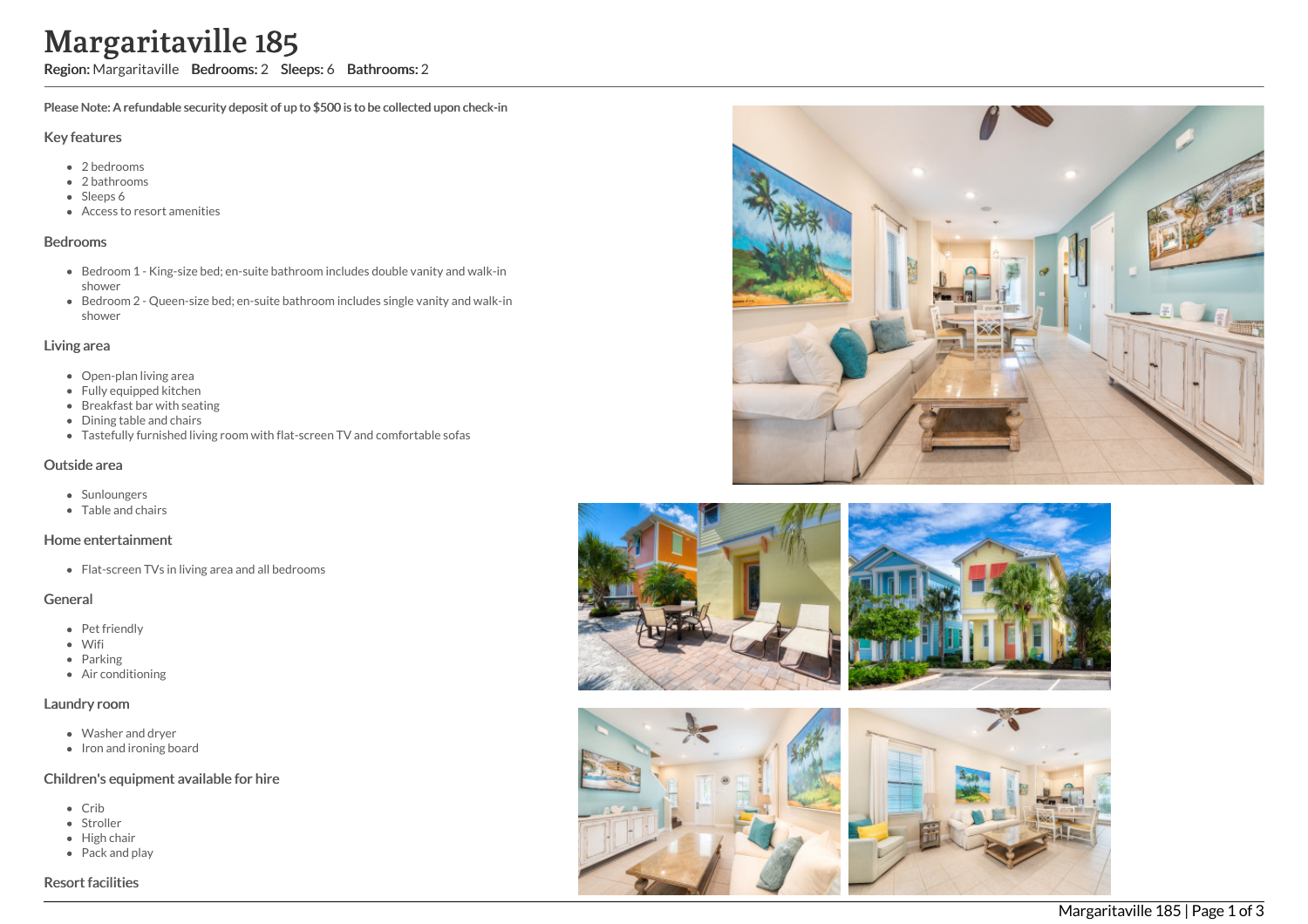A beautiful resort where luxury living meets fantastic fun, Margaritaville is a brand new holiday destination, home to a spectacular range of amenities. Set within lush, tropical grounds, this resort features an impressive lagoon-style pool, soft sand beaches and an exhilarating waterpark, suitable for the whole family. Guests can also benefit from a relaxing spa, a fitness center and plenty of kids clubs with activities to suit all ages. Furthermore, the entertainment district offers a wide range of first-class shopping, dining and lounge experiences, all within walking distance of your holiday home and there's a complimentary shuttle to the theme parks.

# Places of interest

- Disney World 5.1 miles
- Universal Studios 16.7 miles
- Sea World 11.7 miles
- Orlando International Airport 24.5 miles

Parts of the Margaritaville Hotel are currently under construction. Apologies for any disturbance or inconvenience this may cause during your stay at Margaritaville Resort, Orlando.